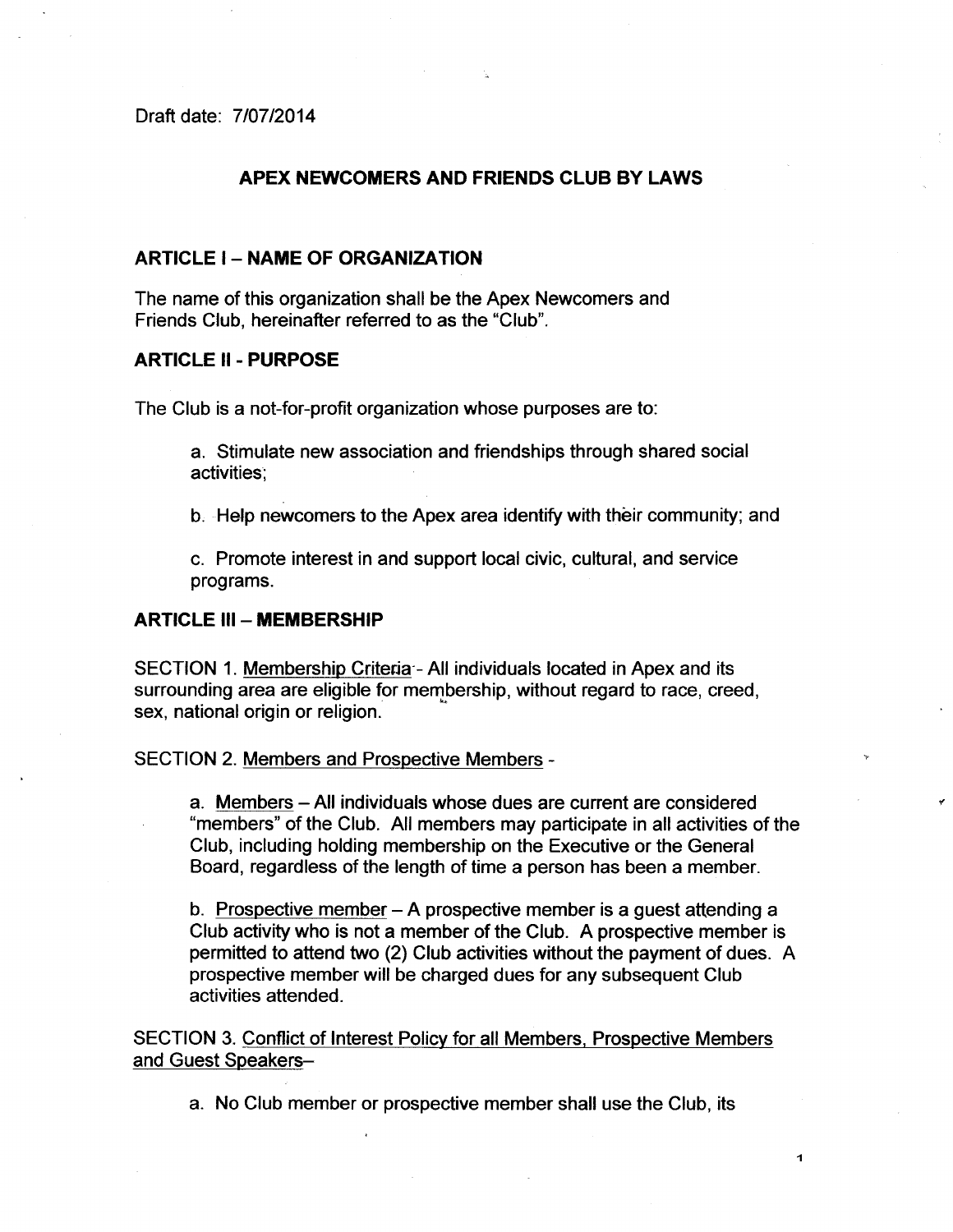membership lists, or its directory as a means of self-promotion or for promoting commercial endeavors of any kind.

b. The club will not sponsor, promote or invite to speak any interest groups or speakers dealing with the topics of sex, race, religion, or politics.

c. Guest speakers may be invited to the Club to provide general information about a subject matter of interest to the members. Upon prior approval from the Executive Board, a guest speaker may be permitted to provide promotional commercial material to the members related to that speaker's subject matter.

d. All members of the Club will avoid the direct or the appearance of a conflict of interest in its dealings with other entities that do business with the Club or its members. In that respect, individual members acting on behalf of the club in any capacity (e.g., Officer, Chairperson, volunteer) may not receive anything of value from entities that do business with the Club unless the benefit to be, received can be equitably shared among the entire membership or, depending on the circumstances, among the group of affected members.

e. If a conflict of interest issue arises, any member may request that the issue be reviewed and resolved by the Executive Board. If the issue is not resolved to the satisfaction of the member, the issue will be raised at a General Meeting by the President and determined by a majority vote of the members present at that meeting where there is a quorum present (See Article V, Section 3.)

SECTION 4. Denial of Membership - The Executive Board may deny membership renewal to anyone failing to comply with the Bylaws of the Club.

## **ARTICLE IV - DUES**

SECTION 1. Establishment of amount of dues - The amount of membership dues will be established on an annual basis by the Executive Board.

SECTION 2. Payment of dues -

a. Dues are payable by the first meeting in September. Members whose dues are not paid will be dropped from the Club membership and the mailing list. No previous member may participate in activities until dues are received.

C,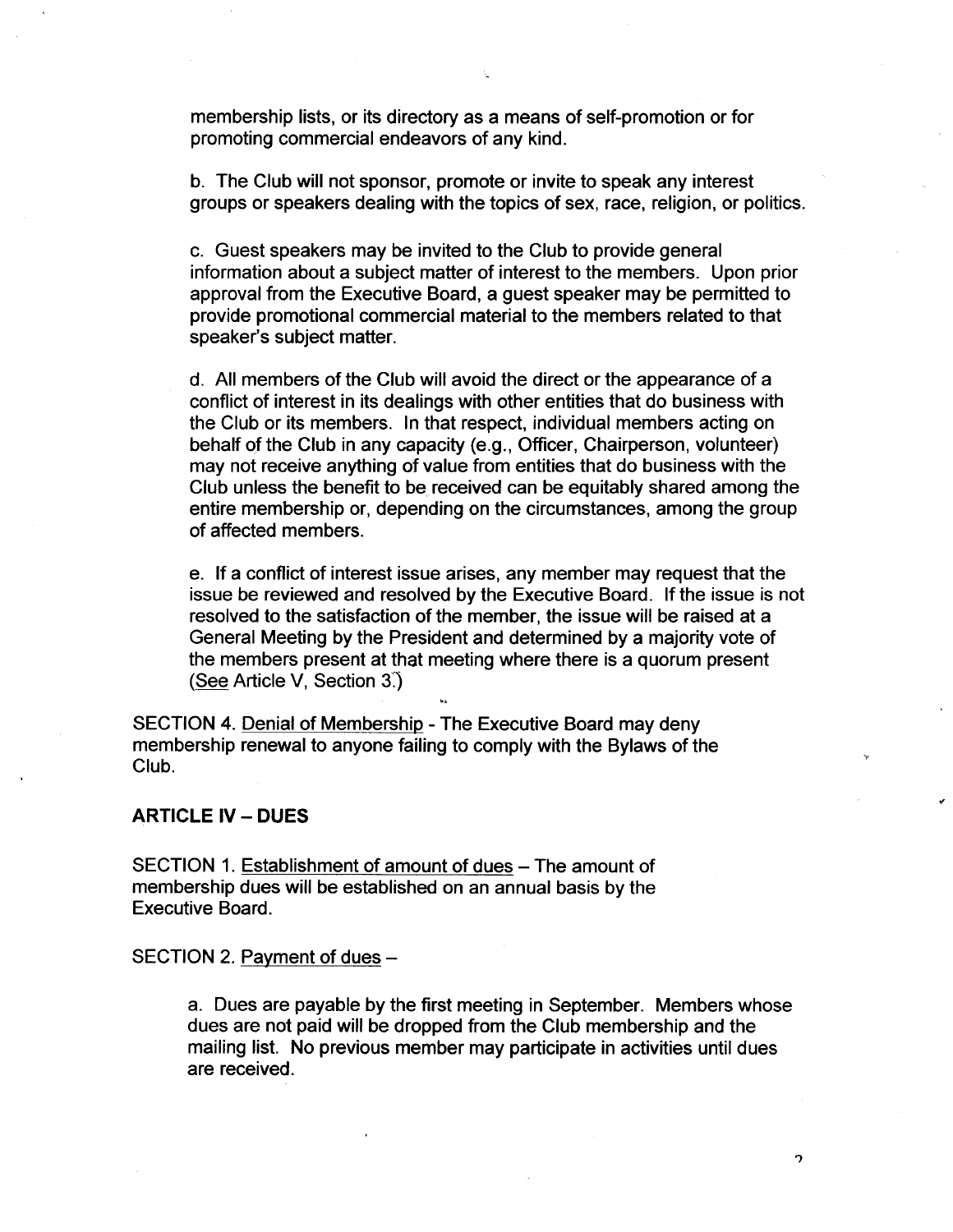b. Members joining after December 31 will pay half the current annual dues for the remainder of the membership year (i.e., December  $31 -$ May 31).

SECTION 3. No refunds or transfers of dues - Dues are non-refundable, nontransferable and are not tax-deductible for income tax purposes.

### ARTICLE V - MEMBERSHIP MEETINGS

SECTION 1. General Meetings - A General Meeting shall be held each month except for June, July, and August. Any meeting may be canceled if deemed appropriate by the Executive Board provided the membership is notified at least thirty (30) days jn advance, except in an emergency or extreme weather conditions. POLICY: In the event that Wake County Public Schools are closed, or have a delayed opening, due to weather conditions on the day of a General Meeting, the meeting will be canceled.

SECTION 2. Business Meetings - At least two (2) of the General Meetings shall be deemed Business Meetings; one of which shall be the May Business Meeting and shall inelude the election of officers. The other Business Meeting shall be held at the discretion of the Executive Board and shall include budget approval.

SECTION 3. Quorum for Voting at Meetings - For proposes of voting, a quorum will be considered established if twenty five percent (25%) of the members are present. A majority voice vote by those members present may determine any business requiring a vote.

### **ARTICLE VI - THE EXECUTIVE BOARD**

SECTION 1. The Executive Board - The governing body of the Club shall be the Executive Board. The Executive Board serves the same function as a Board of Directors.

SECTION 2. Composition of the Executive Board - The Executive Board shall consist of the following officers:

- a. President
- b. First Vice- President (Fundraising),
- c. Second Vice- President (Membership)
- d. Secretary
- e. Treasurer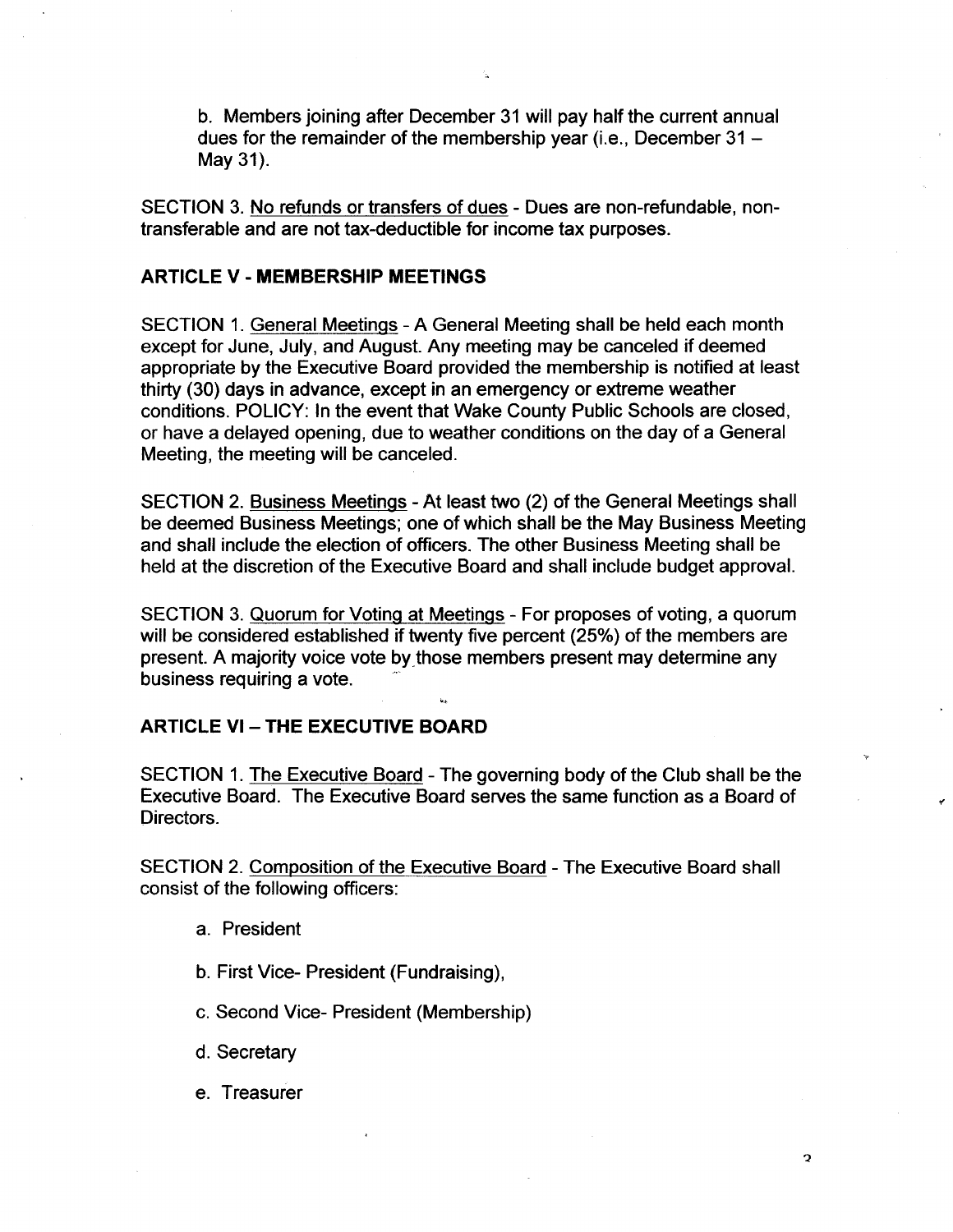f. Immediate past President

SECTION 3. Election of the Executive Board -The Executive Board shall be elected annually by the membership. The officer shall perform the duties required by these bylaws as described in Addendum A -Job Description of Executive Board and Officers. The officer may hold a single position for a maximum of two (2) consecutive years. Any member of the Executive Board may not serve as an elected officer for more than a total of three years unless approved by a quorum majority of the members at a General Meeting.

SECTION 4. Vacancy of Presidency - In the event that the office of President is vacated during the course of the term, the office shall be automatically filled by the 1st Vice-President. A vacancy in any other office shall be filled by majority vote of the Executive Board. Should the Treasurer resign before the end of the term, all records will be reviewed by an audit committee before the new Treasurer assumes the position.

SECTION 5. Executive Board Meetings - The Executive Board shall meet monthly, or as deemed necessary by the President. Special meetings of the Executive Board may be called by the President or by three (3) of its members.

SECTION 6. Attendance at Meetings - Officers are expected to attend all meetings of the Executive Board, the General Board, and the General Membership.

SECTION 7. Voting Quorum of Executive Board - A quorum will be considered established if three (3) of the Executive Board members are present.

SECTION 8 - Job Description of Executive Board Positions - A job description outlining the duties and responsibilities of the Executive Board and its ofricers is attached to and incorporated by reference into the by laws as Addendum A.

## ARTICLE Vll - NOMINATION AND ELECTION OF OFFICERS FOR THE EXECUTIVE BOARD

SECTION 1. Nominating Committee - A Nominating Committee of at least three (3) members shall be selected at the February General Meeting. The Committee shall not have more than one member from the Executive Board

 $\overline{A}$ 

SECTION 2. Nominating Process -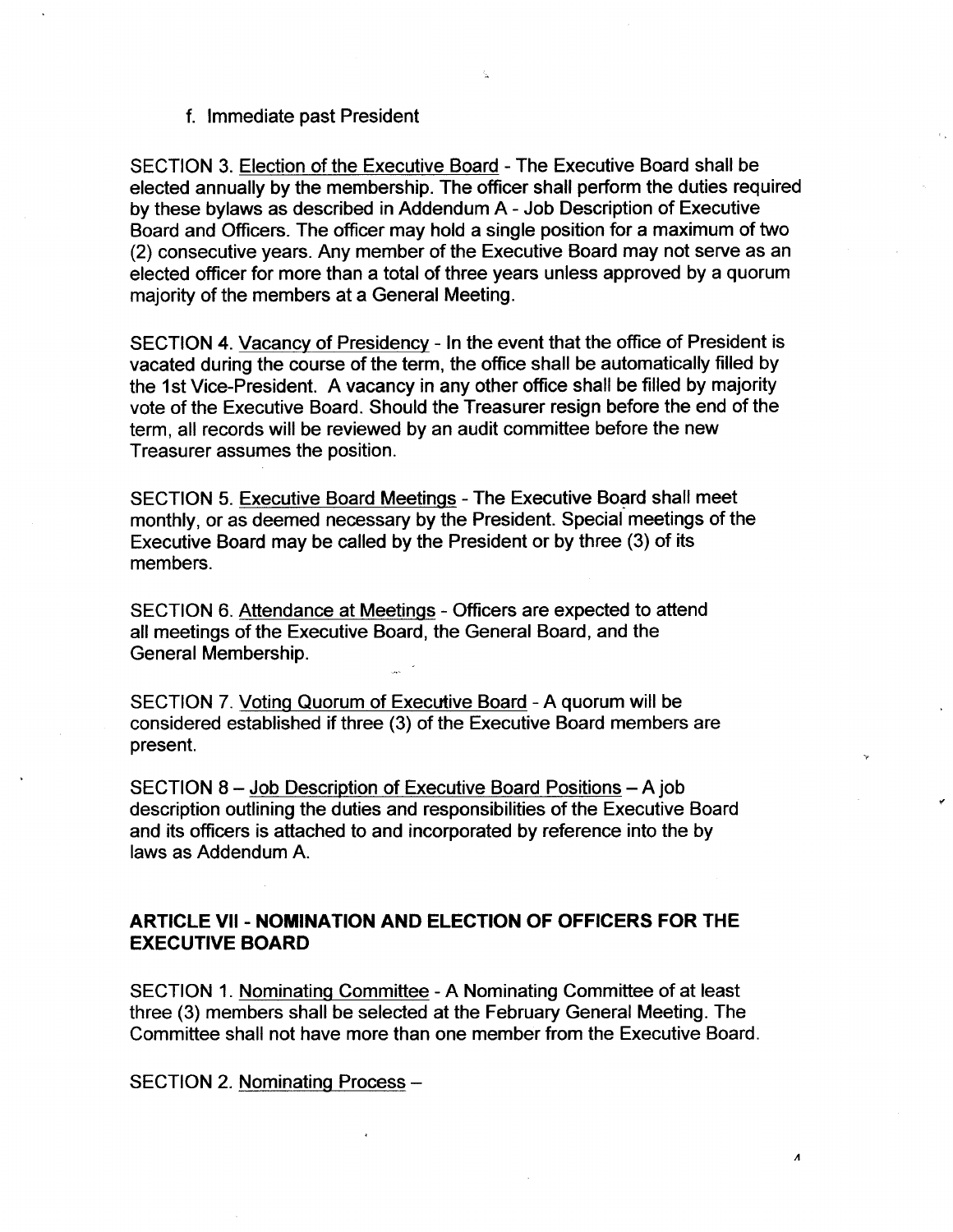a. The Nominating Committee will select a single slate of officers after receiving permission from each nominee with respect to his or her nomination.

b. The Chairperson of the Nominating Committee shall present the proposed slate of officers at the April General Meeting. Nominations for any office may be received from the floor provided the consent of the nominee has been previously obtained. Voting will be conducted at the May General Meeting.

## **ARTICLE VIII - THE GENERAL BOARD**

SECTION 1. Composition of the General Board - The General Board shall consist of the Executive Board and Chairpersons of the Standing committees.

SECTION 2. Meetings of the General Board -

a. The General Board shall meet monthly unless it is determined by the President that a meeting is unnecessary. Nevertheless, a monthly meeting will be scheduled at least quarterly throughout the year.

b. General Board members are expected to attend all meetings of the General Board and the Club General Meetings.

## ARTICLE IX - STANDING COMMITTEES

SECTION 1. Standing Committee Chairpersons - Standing Committee Chairpersons are members of the General Board.

SECTION 2. Role of the President in Standing Committees - The President shall be an ex-officio member of all committees except the Nominating Committee.

Section 3. Annual identification of Standing Committees and Chairperson Responsibilities -The specific Standing Committees (e.g., Dinner, Lunch, Breakfast, Game Night etc.) can fluctuate from year to year depending on the interests of the members of the Club. At the beginning of each Fiscal Year, the Executive Board after receiving input from the membership at a General Meeting will generate documents listing the specific committees to be established for that year and specifying the Chairperson's responsibilities with regard to those committees.

## ARTicLE x- oFFicERs DUTIES AND LiABILirv

 $\overline{\mathbf{r}}$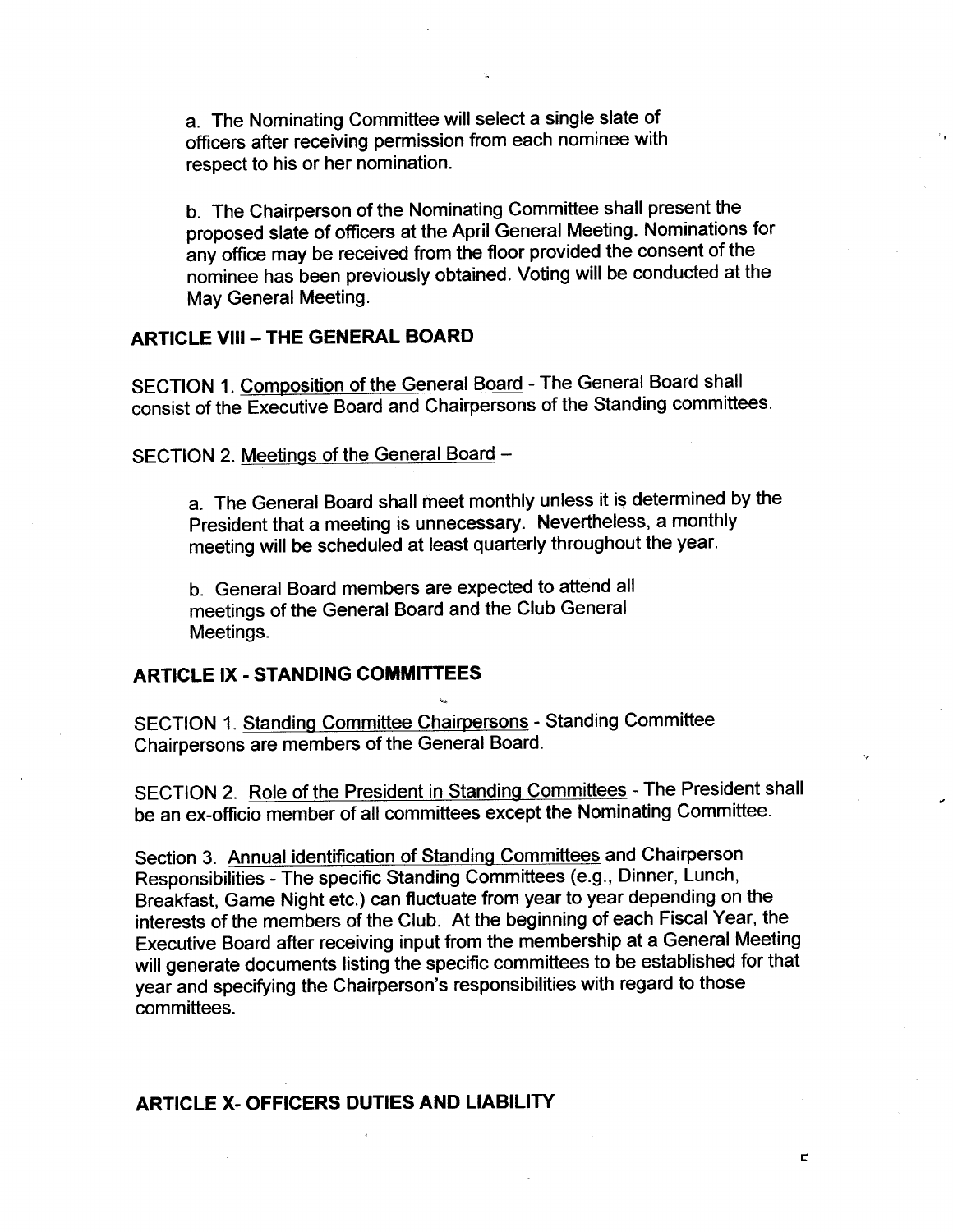SECTION 1. Duties - Each officer of the Club shall discharge the duties as an officer, including his/her duties as a member of a committee, in good faith with the care an ordinarily prudent person in a like position would exercise under similar circumstances and in a manner the officer reasonably believes to be in the best interest of the Club.

SECTION 2. Officer conflict of interest rules - In addition to the requirements set forth in Article Ill, Section 3, any Club transaction in which an officer has a direct or indirect interest must be authorized, approved, or ratified in good faith by a majority, but not less than two (2) officers who have no direct or indirect interest in the transaction. Notwithstanding these restrictions, no transaction where an officer has a direct or indirect interest shall be authorized, approved, or ratified by a single officer. For purposes of this Section, an officer has an indirect interest in a transaction if:

a. Another entity in which the officer has a material financial interest; or

b. Another entity, of which the officer is a director, officer or trustee, is a party to the transaction.

SECTION 3. Certain Officer Liability - In addition to other liabilities imposed by law upon the officers, an officer shall be subject to the following liabilities:

a. All officers who vote for or assent to any distribution of assets of the club contrary to any lawful restriction in the North Carolina Nonprofit Corporation Act (the "ACT"), the Articles of Incorporation or these bylaws shall be jointly and severally liable to the Club for the amount of the distribution that exceeds the lawful restriction.

b. An officer of the Club shall not be liable under the provisions of subparagraphs (a) above, if the officer performed his/her duties in compliance with Section 1 of this Article X or (unless his actual knowledge concerning the matter in question make such reliance unreasonable) the officer relied on information opinions, reports, or statements, including financial statements and other financial data, if prepared or presented by (i) one or more officers of the Club whom the officer reasonably believed to be reliable and competent in the matters present; (ii) legal counsel, public accountants, or other persons as to matters the officer reasonably believe were within their professional or expert competence; or (iii) a committee of the Board of which the officer was not a member if the officer reasonably believed the committee merited confidence.

### ARTICLE Xl -INDEMNIFICATION

 $\epsilon$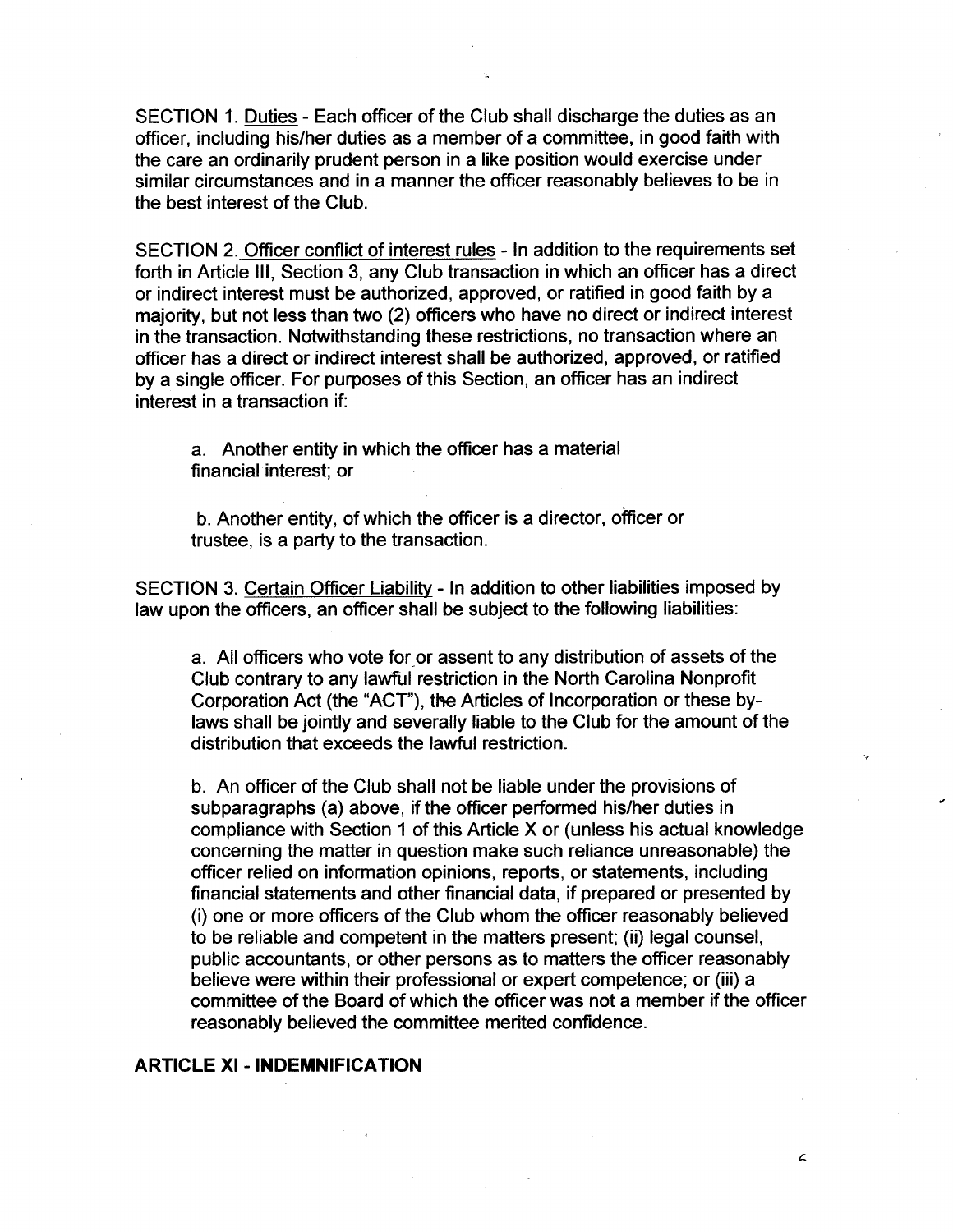SECTION 1. Officer and Agent Indemnification - Each person who was or is a party to or is involved in any action, suit, or proceeding, whether civil, criminal, administrative or investigative and whether formal or informal (hereinafter, a "proceeding" and including without limitation, a proceeding brought by or on behalf of the Club itself), by reason that the officer or agent is or was an officer or agent of the Club, or is or was serving at the request of the Club as an officer or agent, where the basis of such proceeding is alleged action in an in an official capacity as an officer or agent or in any other capacity while serving as an officer or agent, shall be indemnified and held harmless by the Club to the fullest extent permitted under the Act against all expense, liability, and loss (including attomey's fees, judgments, fines, excise taxes, or penalties and amounts paid in settlement) reasonably inourred or suffered by such person in connection therewith, and such indemnification hereunder and shall inure to the benefit of the officer's or agent's his heirs, executors and administrators; provided, however, that the Club shall indemnify any such person seeking indemniflcation in connection with a proceeding (or part thereof) initiated by such person *only* if such proceeding (or part thereof) was authorized by the Executive Board.

The right to indemnification conferred in Article XI Section 1 shall be a contract right and shall include the right to be paid by the Club the expenses inourred in defending any such proceeding in advance of its final disposition.

## SECTION 2. Right of Claimant to Bring Suit -

a. If a claim under Article XI Section 1 hereof is not paid in full by the Club within ninety (90) days after a written claim has been received by the Club the claimant may at any time thereafter bring suit against the Club to recover the unpaid amount of the claim, and if successful in whole or in part, the claimant shall be entitled to be paid also the expense of prosecuting such claim.

b. It shall be a defense to any such action (other than an action brought to enforce a claim for expenses incurred in any proceeding in advance of its final disposition where the required undertaking, if any is required, has been tendered to the Club) that the claimant has not met the standards of conduct which make it permissible under the Act for the Club to indemnify the claimant for the amount claimed but the burden or proving such defense shall be on the Club.

c. The failure of the Executive Board to have made a determination prior to the commencement of such action that indemnification of the claimant is proper in the circumsfances because he has met the applicable standard of conduct set in the Act, nor an actual determination by the Club that the claimant has not met the applicable standard of conduct, shall be

 $\overline{7}$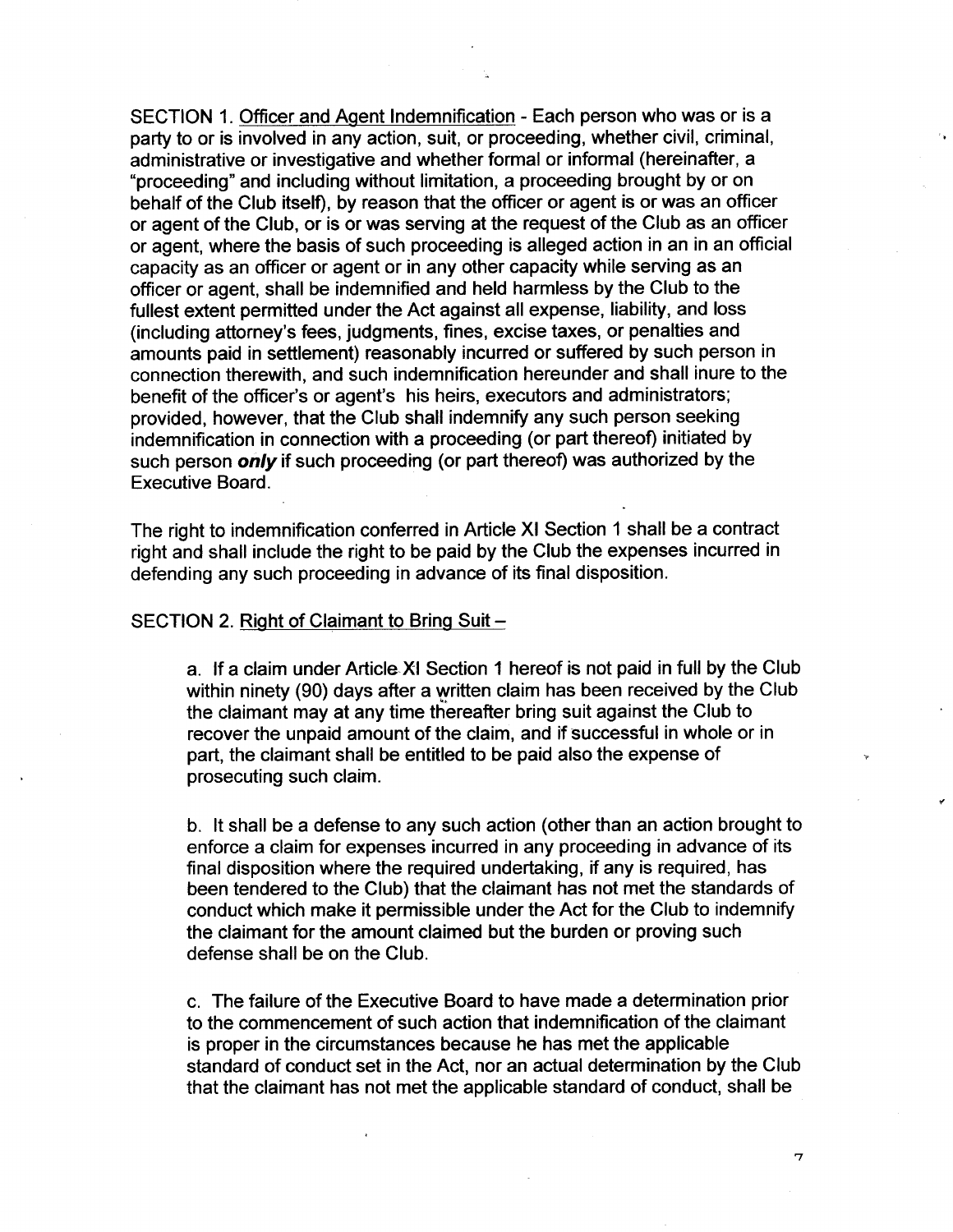a defense to the action or create the presumption that the claimant has not met the applicable standard of conduct.

SECTION 3. Non-exclusivity of Rights - The right to indemnification and the advancement and payment of expenses conferred in these Articles shall not be exclusive of any other right which any person may have or hereafter acquire under any law (common or statutory) these bylaws, any agreement, the vote of disinterested officers, or otherwise.

SECTION 4. Insurance - The Club may maintain insurance, at its expense, to protect itself and any person who is or was serving as an officer or agent of the Club against any liabilfty asserted against and incurred by that person in any such capacity, or arising out of that person's status as such, whether or not the Club would have the power to indemnify that person against such liability under the Act.

SECTION 5. Saving Clause - If this Article or any portion hereof shall be invalidated on any ground by any court of competent jurisdiction, then the Club shall nevertheless indemnify and hold harmless each officer and agent of the Club as to costs, charges, and expenses including attomeys' fees, judgments, fines, amounts paid in settlement with respect to any action, suit or proceeding, whether civil, criminal, administrative, or investigative to the full extent permitted by any applicable portion of this Article that shall not have been invalidated and to the full extent permitted by applicable law.

#### ARTICLE Xll -FINANCE/BUDGET

SECTION 1. Fiscal year -The fiscal year of the Club will run from June 1 through May 31.

SECTION 2. The Finance Committee -The Finance Committee shall be composed of the Treasurer, the immediate past Treasurer (if available), the President, the Fund-raising Chairperson, and one member at large to be appointed by the Executive Board. An annual budget will be presented to the General Board by the Finance Committee before the first General Membership Meeting of the fiscal year. After approval by the General Board, the budget shall be presented to the general membership for a vote.

SECTION 3. Budget limitations - Any General Board member who has been granted a budget amount must seek Executive Board approval before exceeding this budget. Unbudgeted expenditures over twenty -five dollars (\$25) must have Executive Board approval to be reimbursed. No expenses will be reimbursed without receipt and/or proper documentation.

SECTION 4. Charitable and philanthropic donations and projects -

 $\overline{Q}$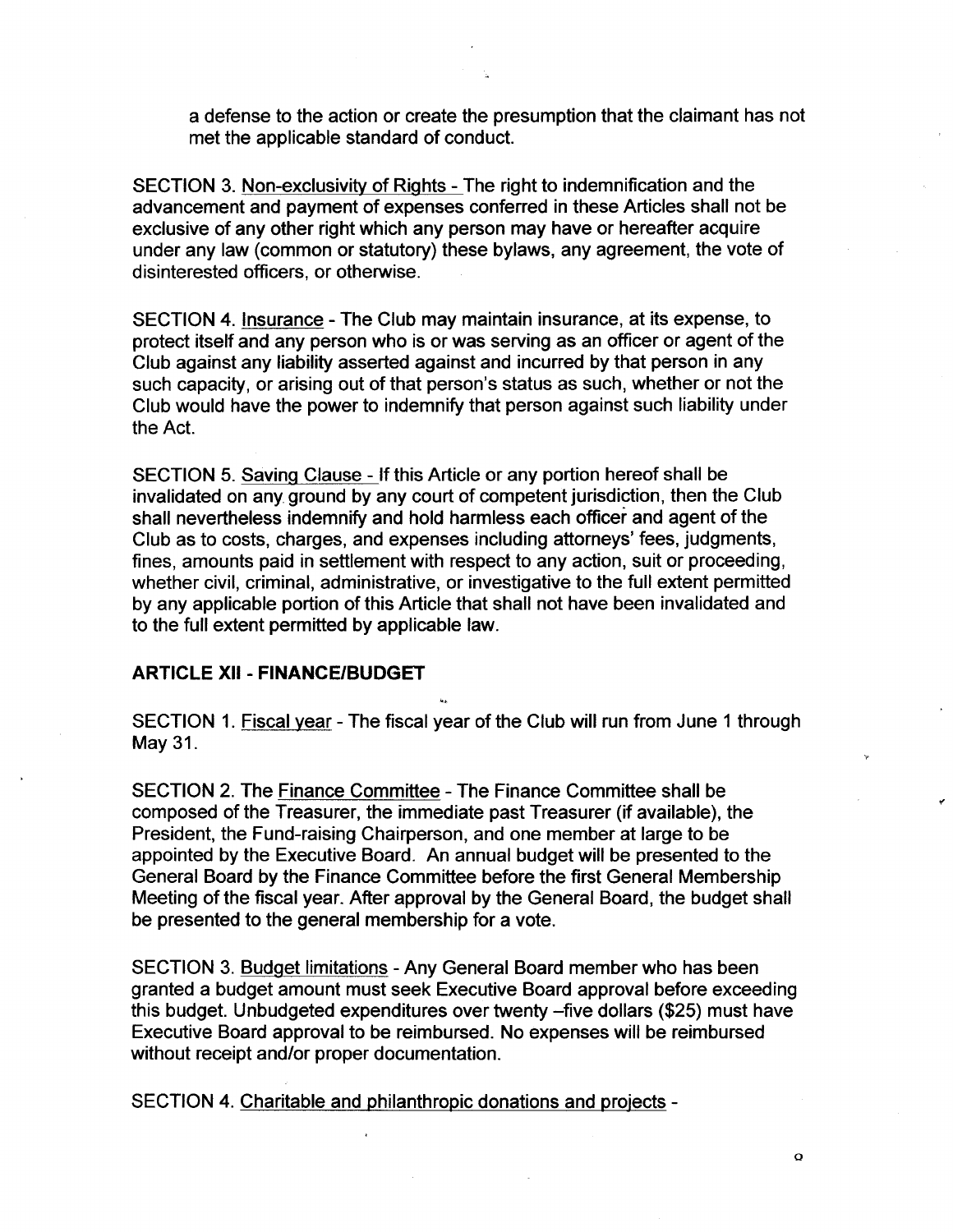Philanthropic projects shall be approved by the Executive Board before being brought to the membership for a vote of approval. All such projects shall be self-supporting.

SECTION 5. Special Interest Standing Committees - Individual groups under the Special Interest Standing Committee will be self-supporting.

SECTION 6. Annual review - An annual review of the club's financial records will be conducted by an Audit Committee appointed by the Executive Board. The annual review shall be conducted after the close of the fiscal year and before turning over the books to the new Treasurer. The audit Committee will consist of a minimum of three members; two (2) from the general membership and one (1) from the General Board (other than the Treasurer). The outgoing Treasurer and the incoming Treasurer shall be present at the annual review; but shall not be a part of the Audit Committee.

SECTION 7. Authorized expenditure of funds - The organization will normally spend its funds solely on Club operating expenses and civic/charitable causes. However, an exception may be made to purchase a gift in recognition of outstanding service by a member.

## ARTICLE Xlll - GENERAL PROVISIONS

SECTION 1. Gender terms - As used in these bylaws, the masculine gender shall be deemed to include the feminine and feminine the masculine.

SECTION 2. Amendment, alteration or repeal of bylaws - These bylaws may be amended, altered, or repealed in the following manner:

1. The Executive Board shall appoint a committee to review and consider bylaw changes and changes in the job descriptions as deemed necessary.

2. The Executive Board will review the committee recommendations and submit them to the General Board for approval,

3. After approval of the committee recommendations by the General Board, the proposed changes to the bylaws must appear in the Club newsletter or be provided in writing to the members at least thirty (30) days before an announced, scheduled Business Meeting.

4. At the Business meeting, the committee recommendations to the by laws approved by the General Board can be amended by a majority vote of the members present, provided a quorum is established.

a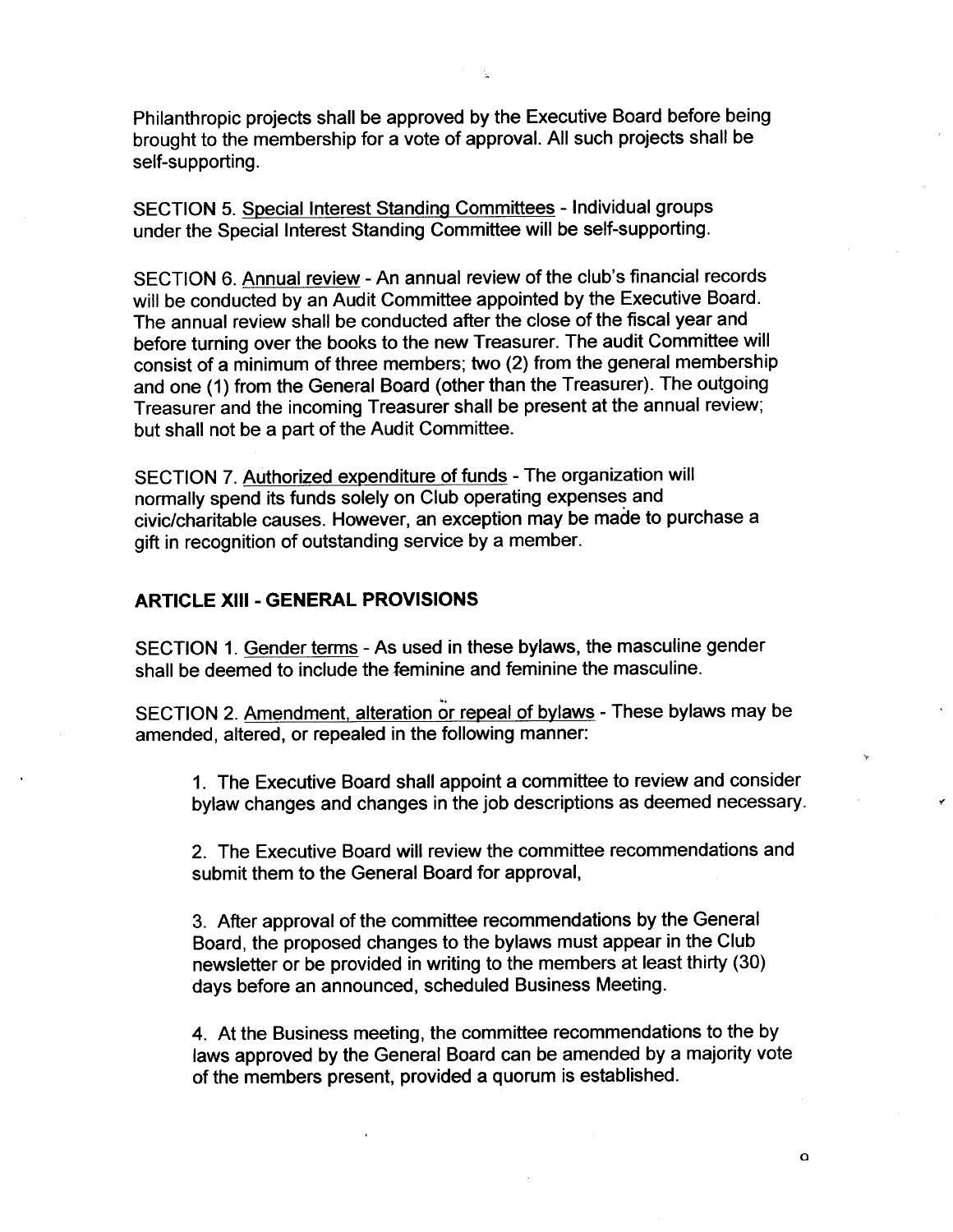SECTION 3. Job Descriptions (Addendum A) - The Job Descriptions can be amended or revised by vote of the General Board and do not require going through the formal process outlined in Article XIII Section 2.

## HISTORY 0F CLUB BYLAWS

1. The bylaws of the Club were formally approved September 1999.

2. The bylaws were amended to change the club name to "Apex Newcomers and Friends Club," at the September 12, 2001 General meeting. Four names were submitted and voted on by the members. The list of six choices is available for review in the President's notebook September 2001 agenda. All previous references were changed in Article I, Article 11, Article Ill, Article lv Article Vl and Article Vlll.

3. The change to associate member status in Article lx was made at the September 12, 2001 at a General membership meeting.

4. The budget amendment change to Article Xll Section 2 was accepted May 8, 2002 at the General meeting.

5. On March 22, 2005, Jane Knight updated the bylaws with changes that were previously approved on May 14, 2003.

6. At the February 10, 2010 General Meeting the membership voted to change Article VI: Officers/Directors Section 3. Changes were updated on February 19, 2010.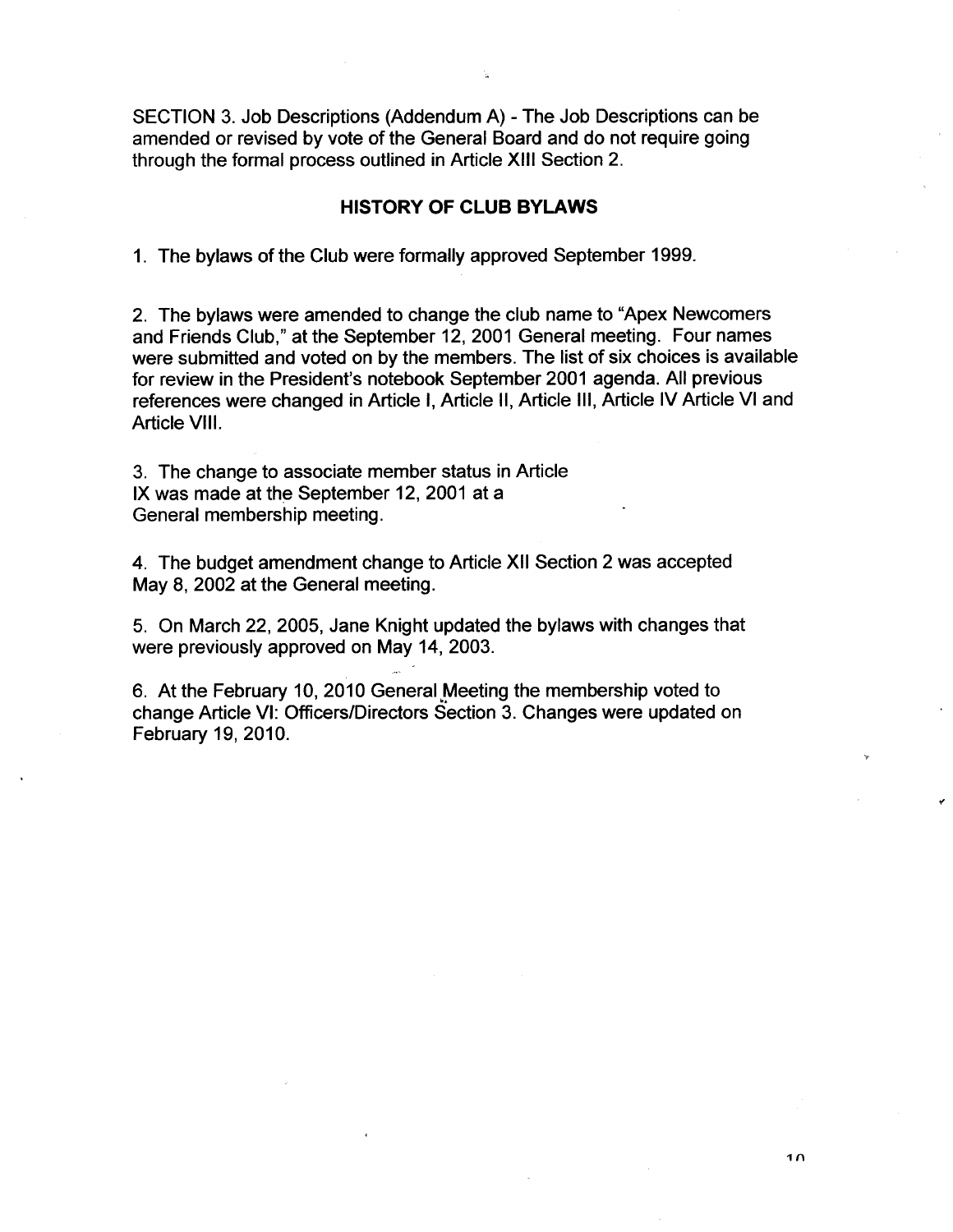# JOB DESCRIPTIONS 0F THE EXECUTIVE BOARD AND ITS OFFICERS ADDENDUM A

The Executive Board (i.e., President, First Vice President, Second Vice President, Secretary, Treasurer, and past President (if available)) is responsible for:

a. Transacting necessary business in the intervals between Club meetings and such other business as may be referred to it by the Club;

b. Creating standing and special committees;

c. Approving the plans of work of all officers and committee chairpersons;

d. Presenting a report at the regular meetings of the Club;

e. Appointing an audit committee consisting of not less than three (3) members at least 30 days before the annual meeting, to audit the Treasurer's accounts;

f. Preparing and submitting a budget for the year to the Club for adoption;

9. Approving routine bills within the limits of the budget; and

h. Filling vacancies of the officers and chairpersons

The President is responsible for:

a. Coordinating the work of the officers and committees for the Club;

b. Confirming that a quorum is present before conducting any business at any meeting of the Club;

c. Presiding at all meetings of the Club and of the Executive Board;

d. Overseeing Special Committees subject to the approval of the Executive Board;

e. Being authorized to sign on bank accounts (two of three authorized signatures shall be required on all checks) (See Treasurer responsibilities Section i.);

f. Being a member ex-officio of all committees except the Nominating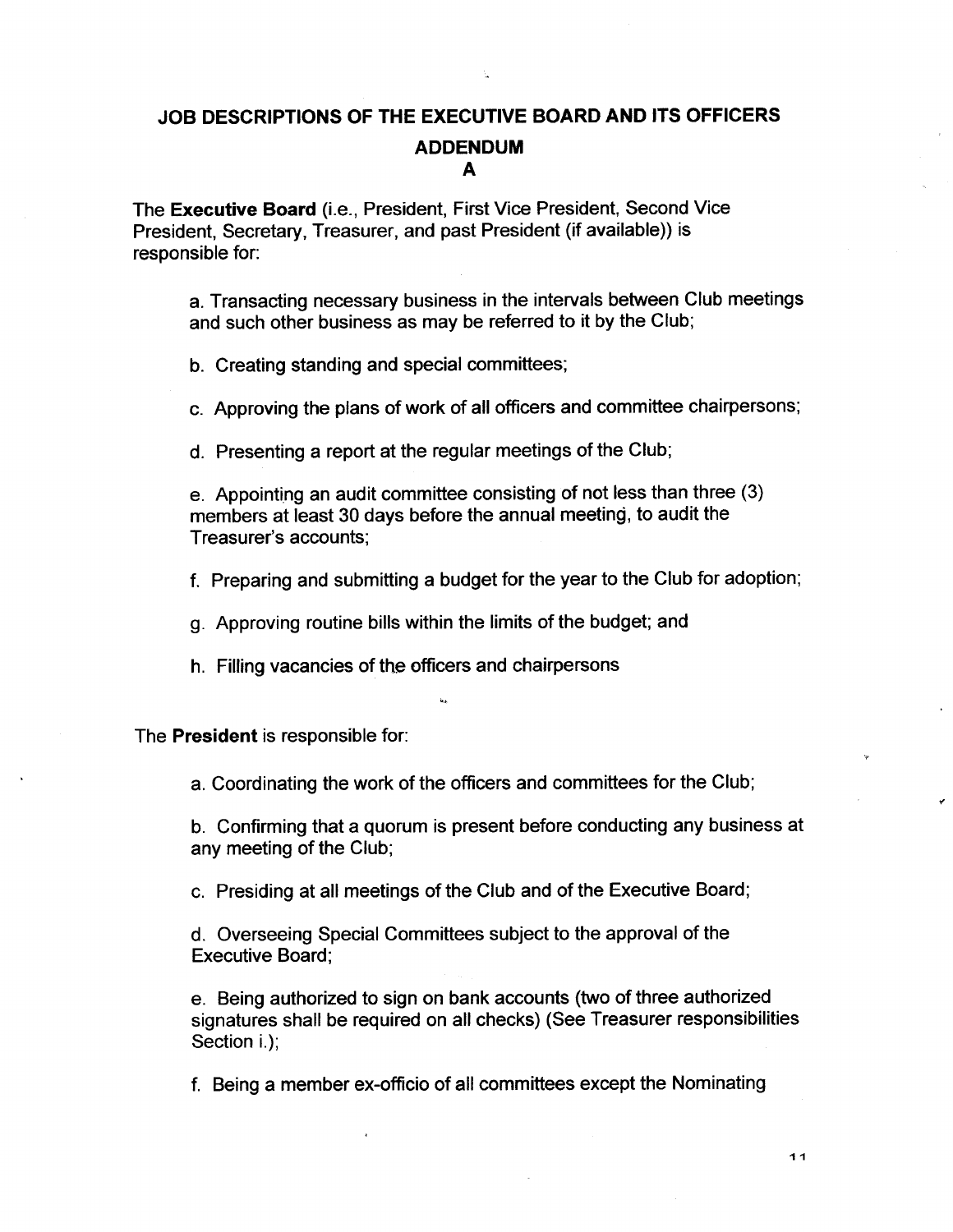Committee; and

9. Performing such other duties as may be prescribed by the by-laws or assigned by the Club.

#### The First Vice President of Funding is responsible for:

- a. Acting as aide to the President;
- b. Presiding in the absence of the President;
- c. Attending Board meetings;

d. Presenting fundraising options to the Executive Board and to the membership for approval'

e. Reporting on the progress of fundraising on a need-to-know basis; and

f. Preparing an article each month for the Club Newsletter as to fundraising progress.

#### The Second Vice President of Membership is responsible for:

- a. Acting as aide to the President;
- b. Presiding in the absence of the President and 1st Vice President;
- c. Enrolling new members and compiling a directory;
- d. Encouraging new members and returning members to remain active'

e. Welcoming any new members and giving them a copy of the Club newsletter;

- f. Sending out follow up letters to guests and new members;
- 9. Updating membership lists as necessary; and
- h. Relaying pertinent information to appropriate officers when appropriate.

The Treasurer is responsible for:

- a. Keeping accurate financial records for the Club;
- b. Attending membership and Board meetings;